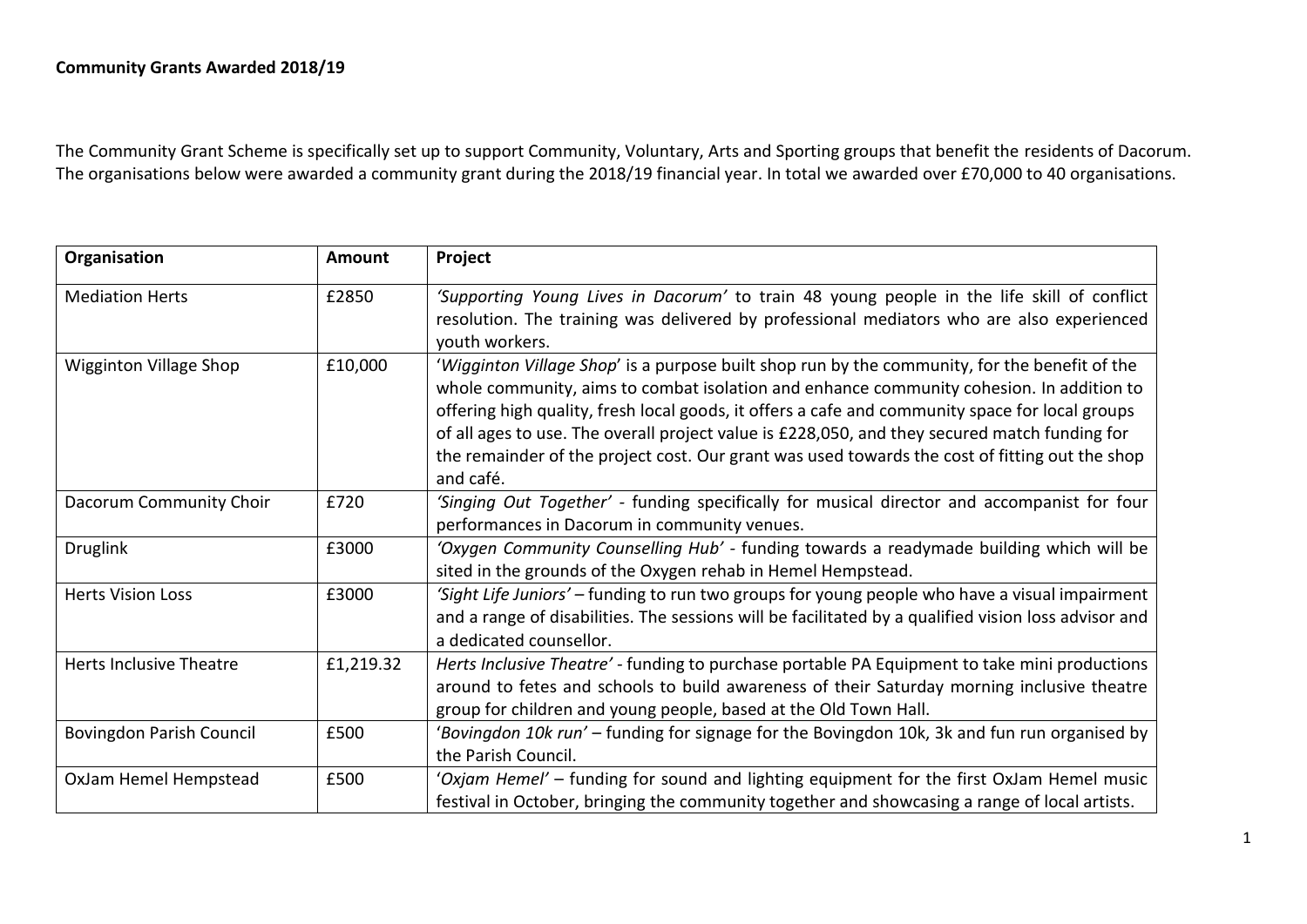| Ladybirds Club                 | £400     | 'Microphone and soundbox project' – funding for a microphone and sound box for use by guest      |
|--------------------------------|----------|--------------------------------------------------------------------------------------------------|
|                                |          | speakers and presenters. This will enable members to hear presentations more clearly.            |
| Dacorum First Credit Union     | £500     | 'Advertising Campaign' To fund one advert in the Digest and for printing costs for posters to    |
|                                |          | advertise their services.                                                                        |
| Leverstock Green Football Club | £3,000   | 'Leverstock Green Flat Roof' project: To replace the flat roof that is used by spectators in all |
|                                |          | weathers, to watch games of football.                                                            |
| Parkrun Junior Berkhamsted     | £2,000   | 'Parkrun Junior Berkhamsted' project: towards start-up costs including: football cone markers    |
|                                |          | and waymarkers (poles and tape) to mark out the 2km course; scanning equipment (all              |
|                                |          | registered runners 4 to 14 years are provided with a barcode that is scanned to provide a time); |
|                                |          | timing equipment; laptop for processing results; setting up a unique website page for            |
|                                |          | Berkhamsted Junior Park Run as well as social media accounts; training for core volunteers. The  |
|                                |          | event is a weekly, free 2km timed run for 4 to 14-year-olds. It will take place at 9 am on a     |
|                                |          | Sunday morning at Ashlyns School, Berkhamsted.                                                   |
| Grovehill Xmas Lights          | £1010.   | 'Grovehill Xmas Lights' project: Towards the cost of Christmas lights on Henry Wells Square      |
|                                |          | which is part of a community Christmas event.                                                    |
| <b>Kitcheners Bowls</b>        | £1500    | 'Replacement of Paving' project: Towards the cost of removing and replacing the paving stones    |
|                                |          | surrounding the bowling green.                                                                   |
| Dacorum Talking Newspaper      | £1150    | 'Dacorum Talking Newspaper' project: Towards cost of new recording equipment including USB       |
|                                |          | copy machine, replacement mixing desk, and flight case for mixing desk. The Dacorum Talking      |
|                                |          | newspaper is over 40 years old and has been recording the Gazette and local news for sight       |
|                                |          | impaired residents of Dacorum, almost 100 people each week.                                      |
| Bennetts End Neighbourhood     | £2764.00 | 'Bennetts End Xmas Lights' project: Towards cost of Christmas lights at Bennetts Gate shopping   |
| Association                    |          | mall as a focus for the local community during the festive season.                               |
| <b>Dacorum Community Dance</b> | £500     | 'Dacorum Community Dance' project: To purchase specialist dance props and staff training.        |
|                                |          | Dacorum Community Dance is a not for profit unincorporated constituted group. Their mission      |
|                                |          | is to dance with people across Dacorum, improving life, health and wellbeing and inspire         |
|                                |          | learning. Their work helps people of all ages across the community, and in a wide range of       |
|                                |          | settings, access affordable and inclusive dance sessions.                                        |
| <b>Boho Boxmoor</b>            | £320     | 'Boho Boxmoor' project: Aiming to improve community life in the Boxmoor area of Hemel            |
|                                |          | Hempstead by promoting and organising community initiatives. The grant is for lights and         |
|                                |          | safety equipment (cable protector) that will be used at their Christmas event and other free     |
|                                |          | community events throughout the year.                                                            |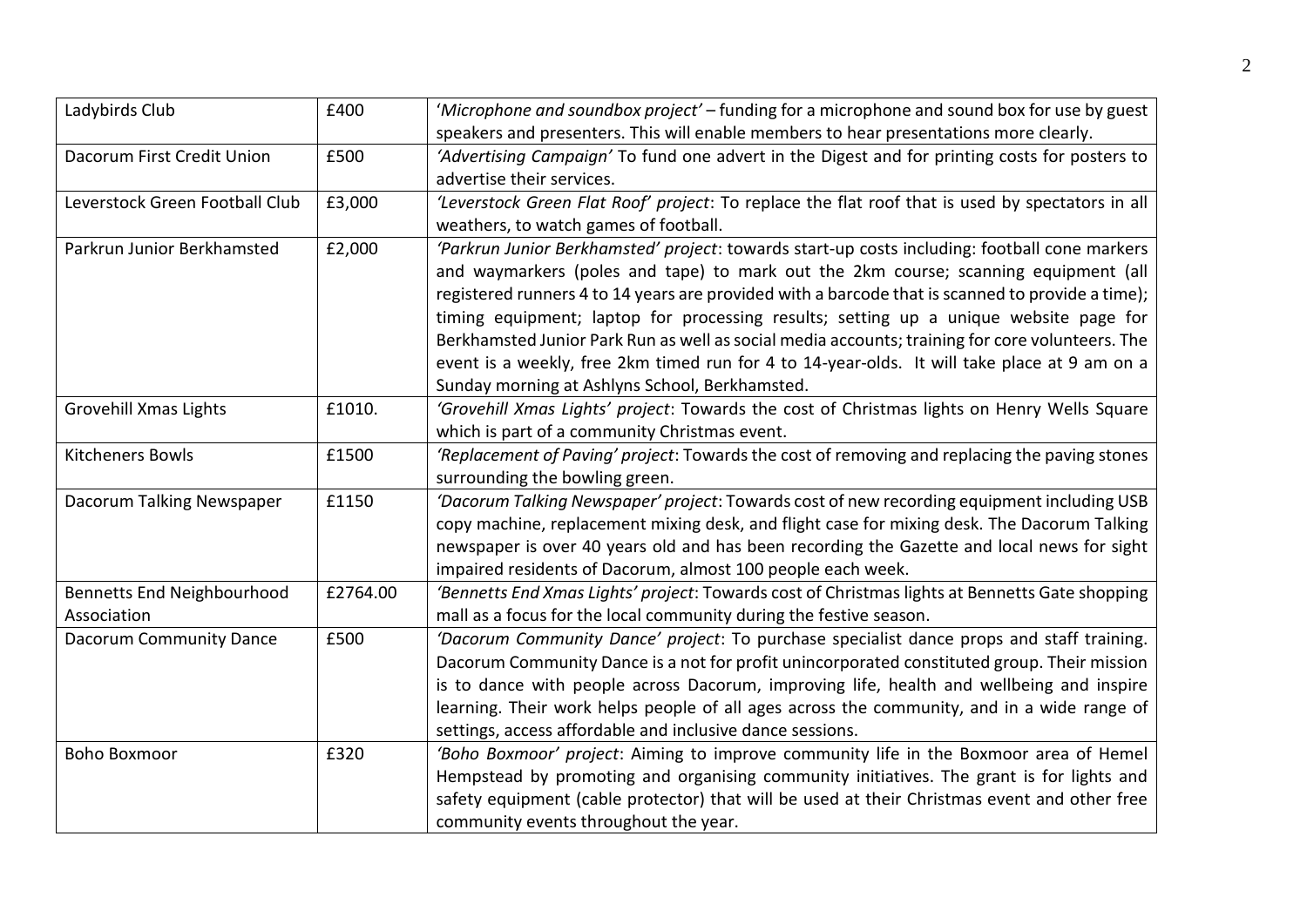| <b>Digitally Yours Berkhamsted</b> | £342.62  | 'DigitallyYours – Girls Empowerment project' – Targeted at 10-14 year olds, the project aims to    |
|------------------------------------|----------|----------------------------------------------------------------------------------------------------|
|                                    |          | empower young women to consciously create content online. The grant will go towards the            |
|                                    |          | cost of materials for printing and laminating Mindfulness boxes - 10 per project; refreshment      |
|                                    |          | costs, arts and crafts materials, project laminator, printer ink, marketing materials such as      |
|                                    |          | business cards, flyers and stickers to be used in the mindfulness boxes, also website updating.    |
| <b>BEEE Creative CIC</b>           | £1500    | 'Dance Re:ignite' project: Dance Re:Ignite is a project to enhance and develop dance practice      |
|                                    |          | and infrastructure for 50+ year olds. Funding was given specifically towards the following; Artist |
|                                    |          | to lead performance and workshop at 6 Dacorum events; Contribution towards performers              |
|                                    |          | travel to 3 Dacorum venues; Venue hire for training day for volunteers at The Old Town Hall;       |
|                                    |          | Contribution towards volunteer and dance artist training.                                          |
| The Hospice of St Francis          | £1641.22 | 'Enhancing wellbeing by increasing access to nature' project: Enhancing the wellbeing of           |
|                                    |          | patients, families, visitors and staff by livestreaming images of wildlife and bird species from   |
|                                    |          | their garden and woodlands into communal hospice areas through wireless bird boxes and             |
|                                    |          | strategically placed trail cameras, providing IPU patients with images in their rooms. Funding     |
|                                    |          | specifically towards equipment costs.                                                              |
| The Puffins Sports Club            | £838.51  | 'Puffins Disability Club' project: To increase membership of the Puffins club by targeting non-    |
|                                    |          | users of Hemel sports centre through new promotional activities and advertising, including         |
|                                    |          | open days offering taster sessions to attract people who have disabilities, including both         |
|                                    |          | physical and mental to participate in a wide range of sports and activities, without prejudice or  |
|                                    |          | judgement. The project will also aim to increase the number of volunteers supporting and           |
|                                    |          | facilitating the club and its sessions. Funding specifically for marketing and sports equipment.   |
| Aylesbury Opera Group              | £2000    | 'Staged production of Saint-Saëns' opera 'Samson et Dalila' project: Three performances at the     |
|                                    |          | Court Theatre, Tring in early March 2019. Local secondary school children from Tring,              |
|                                    |          | Berkhamsted and Hemel will be offered free tickets to the dress rehearsal. Funding towards         |
|                                    |          | production costs.                                                                                  |
| Age UK Dacorum                     | £3000    | 'Daytime Walking Football' project: The walking football project in partnership with Hemel         |
|                                    |          | Hempstead Football Club on Thursday evenings has been very successful with over 50 people          |
|                                    |          | getting involved, matches with other boroughs and even reaching the national finals. They are      |
|                                    |          | now aiming to target a new audience and attract people who were unable to attend the               |
|                                    |          | evening sessions, by offering walking football on a Monday afternoon. Funding specifically for     |
|                                    |          | coaches for the project, equipment and advertising                                                 |
| Little Gaddesden Parish Council    | £3000    | 'Little Gaddesden Outdoor Fitness Equipment for all ages' project: To purchase and install an      |
|                                    |          | outdoor fitness area suitable for all ages to include gym equipment and a basketball net and       |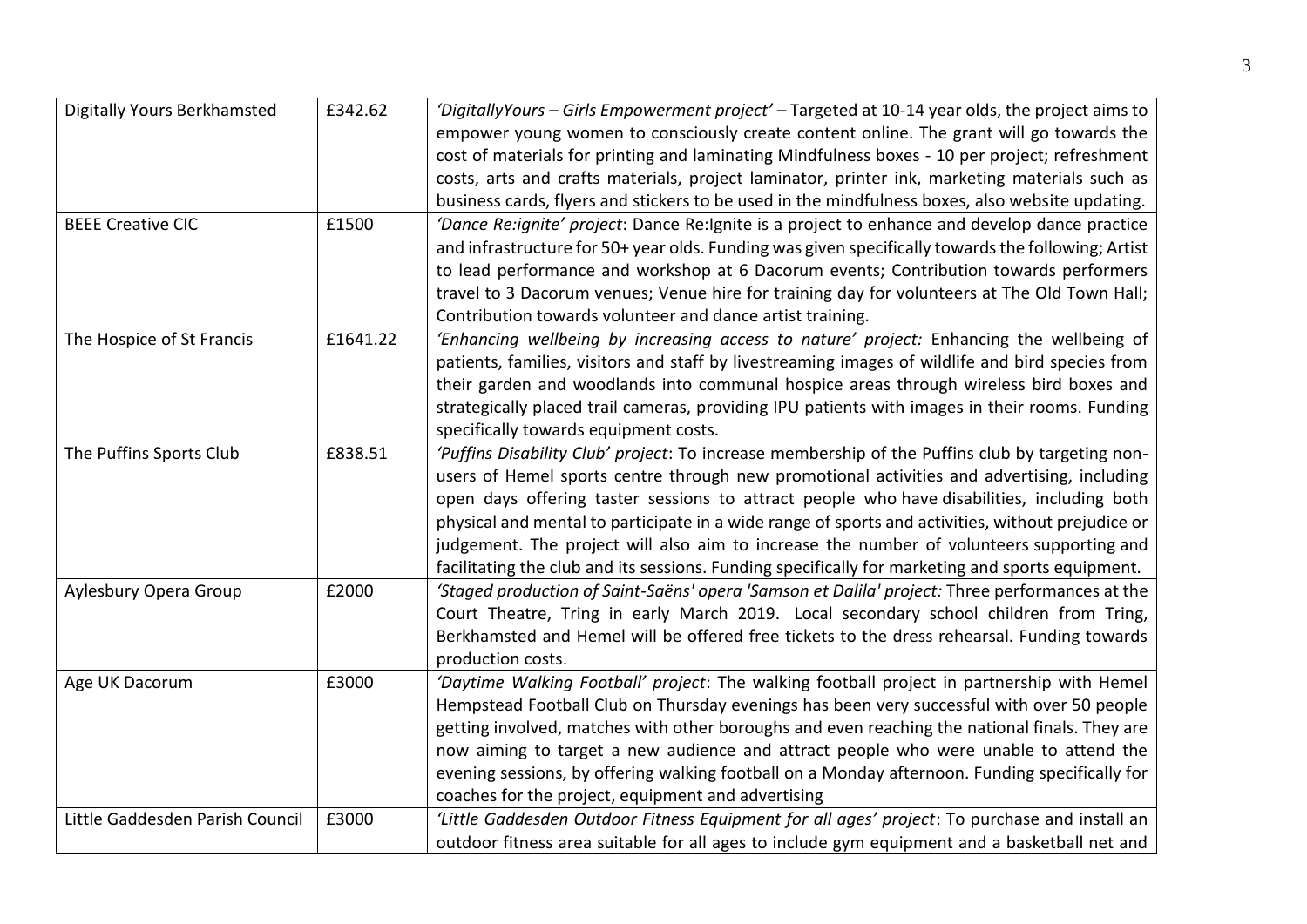|                                |       | hard standing. The equipment is to be located on the Church Road Playing Field (owned and           |
|--------------------------------|-------|-----------------------------------------------------------------------------------------------------|
|                                |       | managed by Little Gaddesden Parish Council).                                                        |
| <b>Hertfordshire Community</b> | £2900 | 'Preventing Isolation through Digital Skills' project: The course trains older people how to use    |
| Learning                       |       | tablets and laptops and gain useful IT skills. It has been successfully running for several years   |
|                                |       | however the equipment requires updating. They will be continuing to work closely with the           |
|                                |       | Housing Department to ensure they reach those in most need as well as other local charities.        |
|                                |       | Funding specifically towards tablets and iPad minis.                                                |
| Electric Umbrella              | 3000  | 'Spring Tour' project: The Electric Umbrella Spring Tour will take all members with learning        |
|                                |       | disabilities on a musical tour of day centres, schools, colleges and other local groups. Over a     |
|                                |       | period of 3/4 weeks they will perform to 1000 people with learning disabilities and other health    |
|                                |       | problems that might not otherwise have the opportunity to access live music or come and see         |
|                                |       | a live theatre/festival performance. Funding for travel, marketing, administration and              |
|                                |       | professional musician fees.                                                                         |
| Boxmoor Preschool,             | £3000 | 'Bike Track Project' project: Funding towards the cost of repairing the bike track in the play area |
|                                |       | so that the 70 children that attend the preschool can keep active. The current surface has          |
|                                |       | become cracked and uneven, and is in need of repair.                                                |
| Hertfordshire And Middlesex    | £1410 | 'Wild Trax: Engaging Young People with Nature' project: The project will address the current        |
| Wildlife Trust,                |       | disconnect between young people and nature by creating opportunities for at least 50 young          |
|                                |       | people (aged 11 to 18) to become engaged with their local natural environment both in local         |
|                                |       | schools and off site in local nature reserves. Funding for equipment, tools and publicity.          |
| <b>St Albans StEPs</b>         | £3000 | 'StEPS CIC' project: To run a series of 'drop in' wellbeing cafes aimed at young girls and women    |
|                                |       | between 17 and 30 and also to run 2 x 6 week courses for women on self-esteem, wellbeing,           |
|                                |       | protective behaviours and aspirational success, including life skills.                              |
| Markyate Scouts                | £500  | 'Upgrade plumbing of toilets and kitchen including modernising the stopcock' project: To make       |
|                                |       | improvements to the plumbing at Markyate Scout hut to benefit hall users.                           |
| <b>Aeolian Singers</b>         | £500  | 'Campaign to end loneliness concert with Age UK Dacorum' project: Funding towards the cost          |
|                                |       | of Hiring the music scores.                                                                         |
| Micklem PTA                    | £500  | 'Defibrillator' project: Towards the purchase of a defibrillator. The school premises is used by    |
|                                |       | community groups throughout the week and weekend. The defibrillator will be available in a          |
|                                |       | case of emergency to these groups and the school. It will also be available to members of the       |
|                                |       | public if an incident occurred outside the school.                                                  |
| Kings Langley Carnival         | £500  | 'Kings Langley Carnival' project: Towards the cost of marketing, programme printing and             |
|                                |       | insurance for the event.                                                                            |